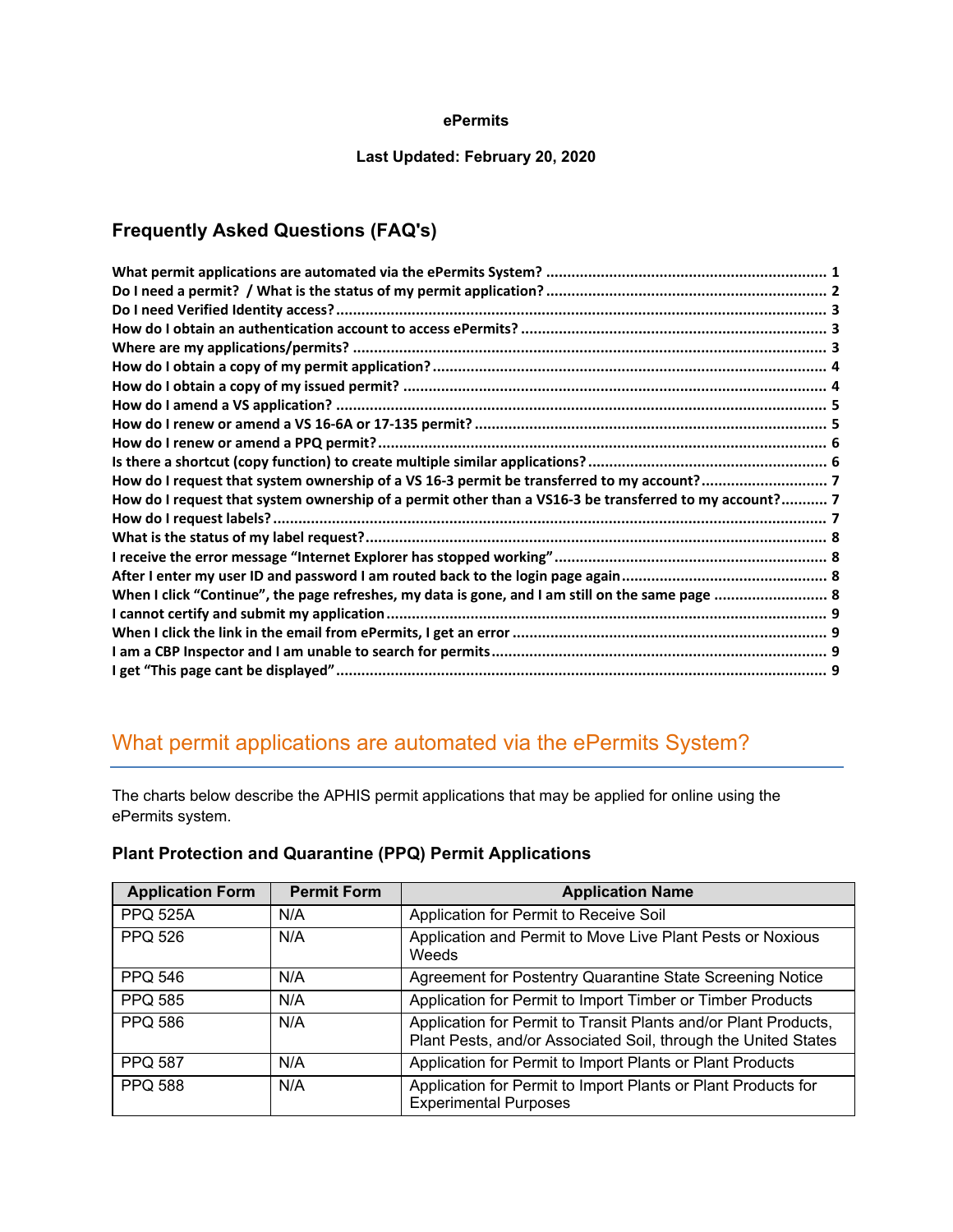| <b>Application Form</b> | <b>Permit Form</b> | <b>Application Name</b>                                                                                                                                                |
|-------------------------|--------------------|------------------------------------------------------------------------------------------------------------------------------------------------------------------------|
| PPQ 621                 | N/A                | Application for protected plant permit to engage in the business<br>of importing, exporting or re-exporting terrestrial plants or plant<br>products that are protected |

### **Veterinary Services (VS) Permit Applications**

| <b>Application Form</b> | <b>Permit Form</b> | <b>Application Name</b>                                                             |
|-------------------------|--------------------|-------------------------------------------------------------------------------------|
| VS 16-3                 | $16-6A$            | Import Controlled Material or Transport Organisms or Vectors                        |
| VS 16-7                 | N/A                | Supplemental Application Form (Supplemental to the VS 16-3)                         |
| VS 17-129               | VS 17-135          | Application for Import or in Transit Permit (for Live Animals,<br>Semen or Embryos) |
| VS On Hold<br>Shipment  | N/A                | VS On Hold Shipment Notification                                                    |

### **Biotechnology Regulatory Services (BRS) Permit Applications**

| <b>Application Form</b> | <b>Permit Form</b> | <b>Application Name</b>                                                                                  |
|-------------------------|--------------------|----------------------------------------------------------------------------------------------------------|
| <b>BRS 2000</b>         | N/A                | Application for Permit or Courtesy Permit for Movement or<br>Release of Genetically Engineered Organisms |
| <b>BRS</b> Notification | N/A                | Notification of Movement or Release of a Genetically<br><b>Engineered Plant</b>                          |

# <span id="page-1-0"></span>Do I need a permit? / What is the status of my permit application?

For questions regarding permit application status, whether or not you need a permit, and regulations or policies concerning import, transit, movement or release, please contact:

#### **Plants and Plant Products:**

Telephone Number: 301-851-2046 or Toll free: 1-877-770-5990 Email: [PlantProducts.Permits@usda.gov](mailto:PlantProducts.Permits@usda.gov)

### **Live Plant Pests, Biological Control Agents, Bees, Parasitic Plants, Federal Noxious Weeds, or Soil:**

Telephone Number: 301-851-2046 or Toll free: 866-524-5421 Email: [Pest.Permits@usda.gov](mailto:Pest.Permits@usda.gov) 

### **Animal Products Import and Exports:**

Telephone Number: 301-851-3300 Fax Number: 301-851-2239 Email: [APIE@usda.gov](mailto:APIE@usda.gov)

**Live Animals:** Telephone Number: 301-851-3300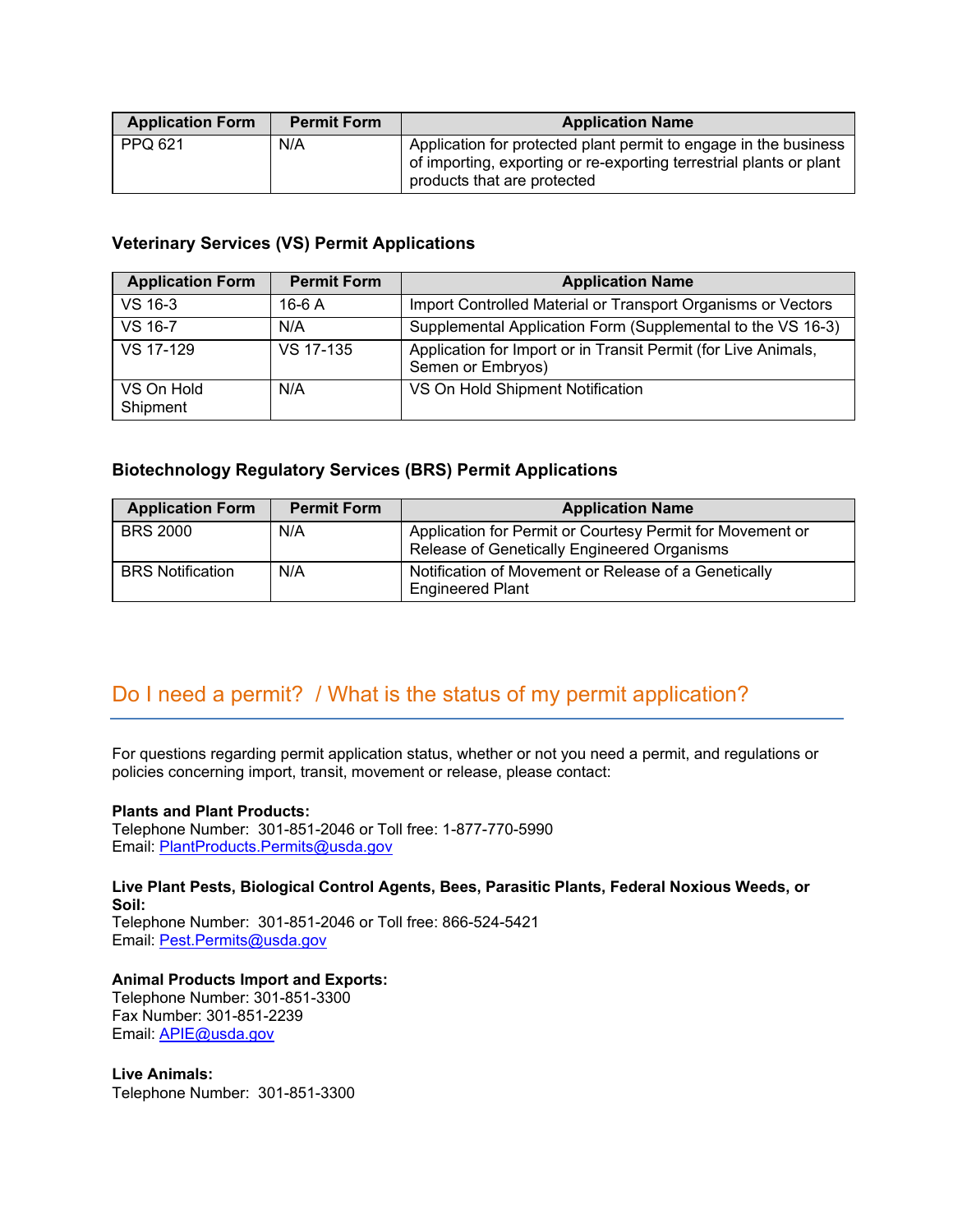Fax Number: 301-734-4704 Email: VS-Live.Animals\_Import.Permits@usda.gov

**Genetically Engineered Organisms:** Telephone Number: 301-851-3930 Email: [biotechquery@usda.gov](mailto:biotechquery@usda.gov)

## <span id="page-2-0"></span>Do I need Verified Identity access?

The USDA eAuthentication system supports different levels of authentication. ePermits requires a **"Verified Identity" authentication** for all permit applications. (Previously, this was called "Level 2")

### <span id="page-2-1"></span>How do I obtain an authentication account to access ePermits?

- 1. Navigate to **https://ePermits.aphis.usda.gov**.
- 2. Click the **Create Account** tab.
- 3. Select your User Type (generally, **Customer**)
- 4. Enter your email address.
- 5. You will receive a confirmation email from [DoNotReply.ICAM@usda.gov](mailto:DoNotReply.ICAM@usda.gov) with the subject "eAuth – Confirm email". Click the **Continue Registration** link in the confirmation email.
- 6. Back on the eAuth web site, enter your name and set up a password.
- 7. **Don't click "Log in to your application**". Instead, select **Manage Account**, then **Update Account**, then **Continue to login Page**.
- 8. Enter user ID (email address) and the password you just created.
- 9. Click the link (in the middle of the right side of the page) to **Verify My Identity**.
- 10. Select **Verify My Identity Online**.
- 11. **Agree** to the terms of service.
- 12. To begin the verification process, enter your address, phone, birthday and social security number.
- 13. The system will ask personal identity verification questions. If you are able to answer the questions, your "Verified Account" will be created. (If you are not able to answer the online identity verification questions, you can present your Government issued photo ID at a USDA Local Registration Authority (LRA) office in order to have your identity verified.)
- 14. Click **Continue** on the "Identity Verification Success" page.
- 15. Click **Continue to Application** on the "Account Information" page.
- 16. You should now be in the ePermits system.
- 17. In the future you can login directly at **https://ePermits.aphis.usda.gov**.

### <span id="page-2-2"></span>Where are my applications/permits?

 $\overline{a}$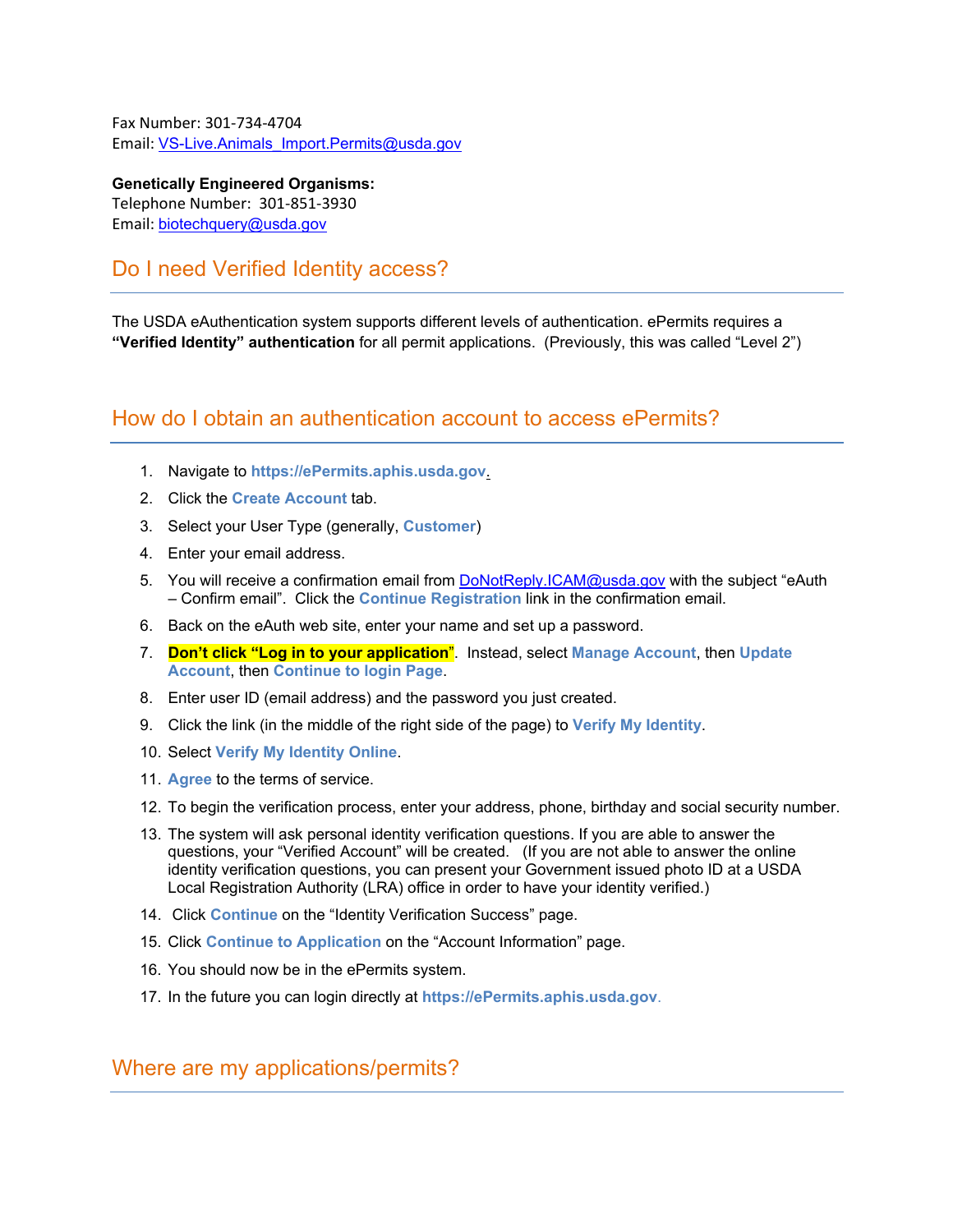There are two common reasons why you may not see your applications or permits when you login to ePermits. It may be that you have another eAuthentication account and those applications/permits are associated with that account. Alternately, it may be that if you faxed or mailed an application to APHIS, that application needs to be "transferred" to your account.

To look for your other eAuthentication accounts:

- Browse to: [https://epermits.aphis.usda.gov](https://epermits.aphis.usda.gov/)
- Click on **Forgot User ID**

l

- Enter your name and email address
- The eAuthentication system will send you all of your login user name(s)

If you faxed or mailed your application or amendment request to APHIS, contact [epermitshelp@usda.gov](mailto:epermitshelp@usda.gov) and request that ownership of the application be transferred to you.

# <span id="page-3-0"></span>How do I obtain a copy of my permit application?

• Login to the ePermits system [\(https://epermits.aphis.usda.gov\)](https://epermits.aphis.usda.gov/)

If the application has not yet been submitted:

- Click **… All saved applications**
- Click the application number
- Click the **Printable Version** button at the top of the page
- The application will open in a new window. You can now print or save it

If the application has been submitted to APHIS, but the permit (or other response) has not been issued:

- Click **… All saved applications**
- Click the **Printer Icon** in the **Current** column next to the application in question
- The application will open in a new window. You can now print or save it

If the permit (or other response) has been issued:

- Click **…All saved permits/responses**
- Click the **Printer Icon** in the **Current** column next to the response in question
- The application will open in a new window. You can now print or save it

Note: If you did not submit your application via the ePermits system, you will need to contact the correct program office to request a copy of your permit application.

<span id="page-3-1"></span>How do I obtain a copy of my issued permit?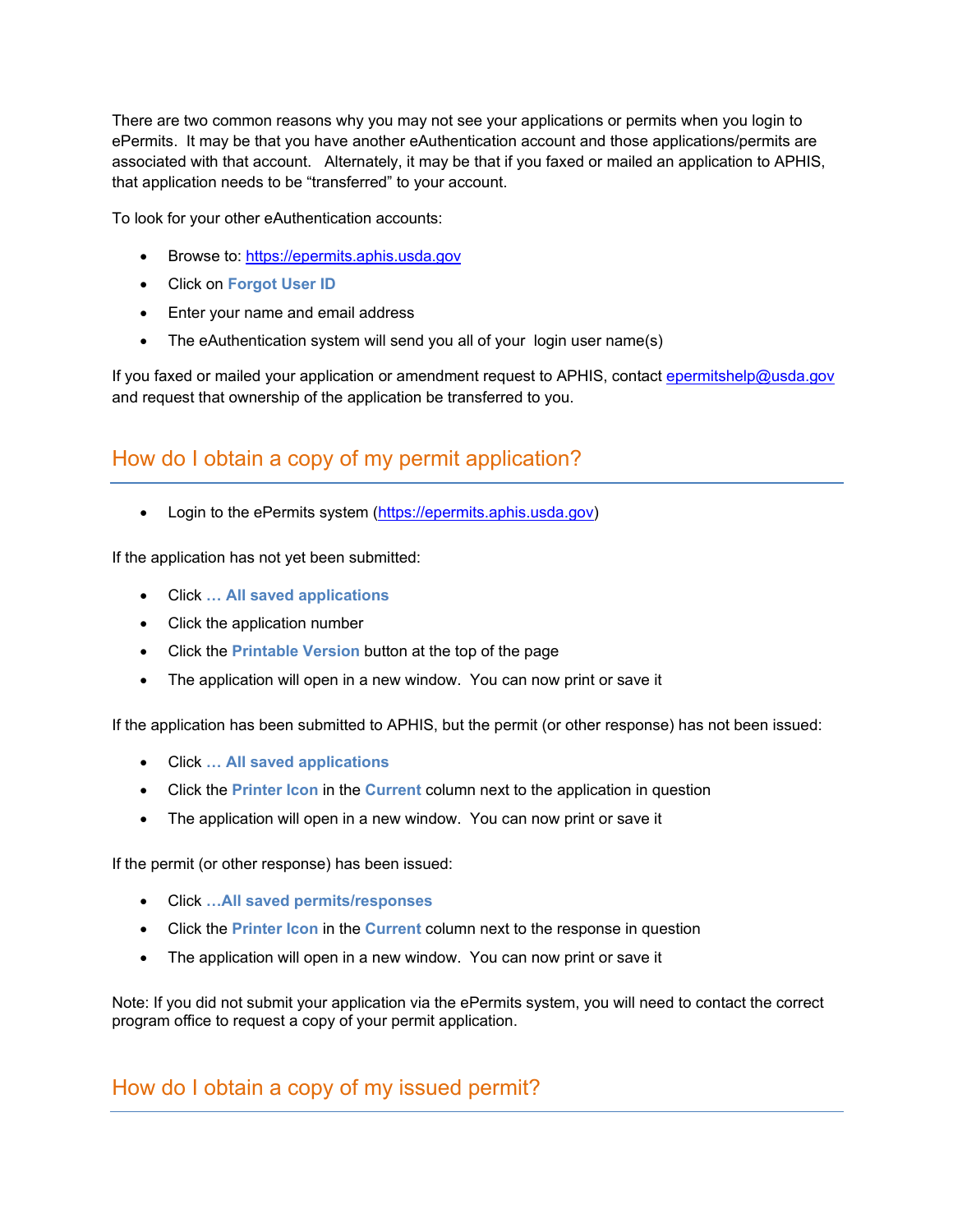- Login to the ePermits system [\(https://epermits.aphis.usda.gov\)](https://epermits.aphis.usda.gov/)
- Click **…All saved permits/responses**
- Click on the issued permit number
- The permit will open in a new window. You can now print or save it

Note: If you did not submit your application via the ePermits system, you will need to contact the correct program office to request a copy of your permit application.

## <span id="page-4-0"></span>How do I amend a VS application?

Once you have submitted a VS application to APHIS, it is no longer possible for you to amend that application online in the ePermits system. (You can amend an issued permit, but you cannot amend a pending application online.) If you need to amend a pending application, please contact the appropriate department:

#### **Animal Products Import and Exports:**

Telephone Number: 301-851-3300 Option 4 Fax Number: 301-851-2239 Email: [APIE@usda.gov](mailto:APIE@usda.gov)

#### **Live Animals:**

Telephone Number: 301-851-3300, Option 2 Fax Number: 301-734-4704 Email: VS-Live.Animals\_Import.Permits@usda.gov

## <span id="page-4-1"></span>How do I renew or amend a VS 16-6A or 17-135 permit?

VS 16-6A (importation and transportation of controlled materials and organisms and vectors) and VS 17- 135 (Importation of live animals) permits may be amended if the permit has not yet expired. VS 16-6A permits may be renewed if there are 3 or fewer months before the permit expiration date. VS 17-135 permits may not be renewed. However you, may use the "Copy Function" described in another section further down to create a new VS17-129 application.

To submit a VS amendment or renewal application:

- Log into ePermits [\(https://epermits.aphis.usda.gov\)](https://epermits.aphis.usda.gov/)
- Click **Create/Renew/Amend Application**
- Select **Veterinary Services**
- Select the appropriate Form
- Select the applicable answer and click Continue (Select Agent).
- Select the **Renewal Application** or **Amendment Application** radio button and choose your permit from the Select Permit drop-down menu
- If you do not see your permit in the drop-down menu, then enter the permit number into the Enter Permit Number if not found above field and enter the Issuance and Expiration Dates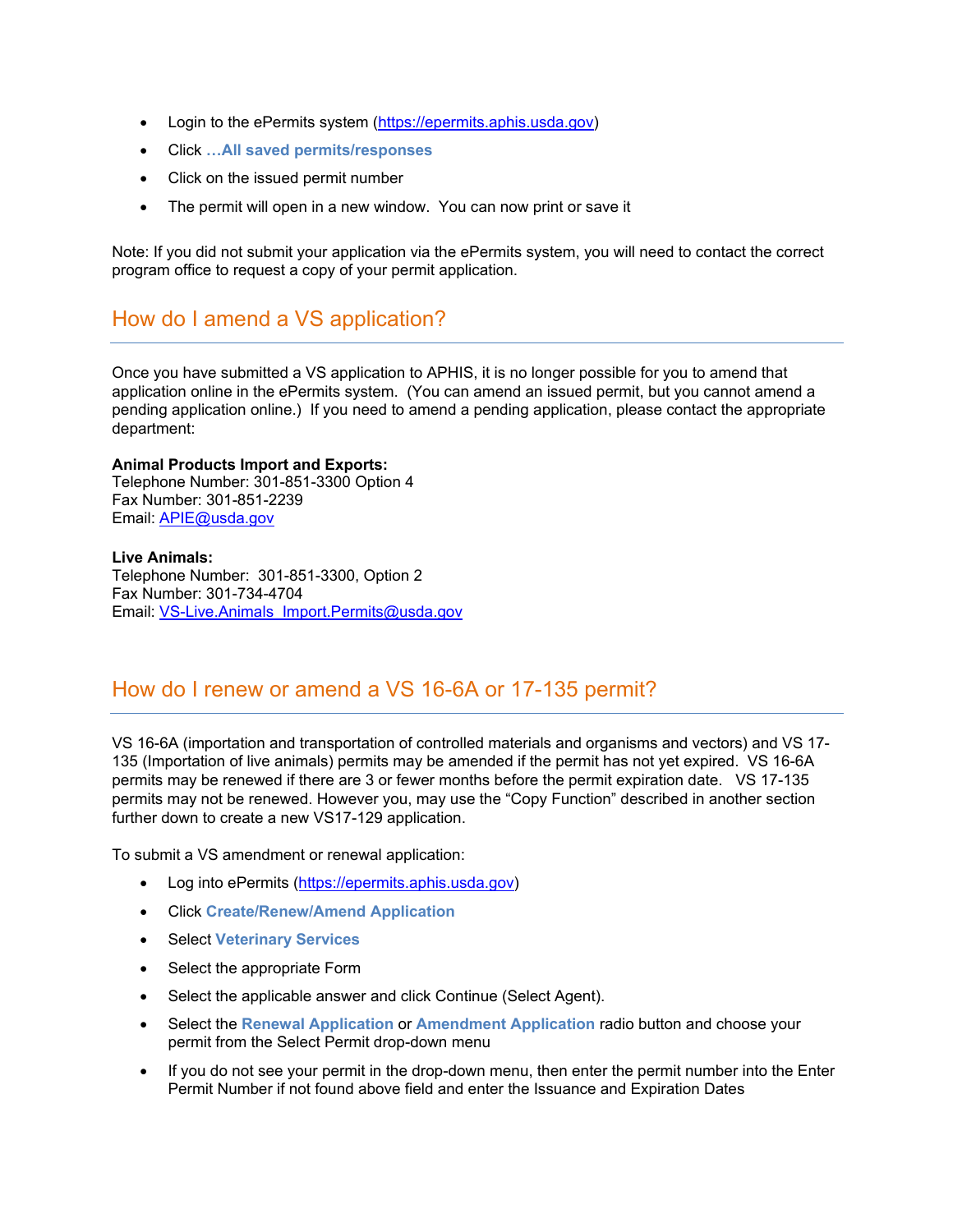- Change any application information as required
- Certify and Submit the application for processing

### <span id="page-5-0"></span>How do I renew or amend a PPQ permit?

l

PPQ permits may be amended only up until 3 months prior to the expiration date. PPQ permits may be renewed during the period 3 months prior to the expiration date through 1 month after the expiration date. To submit an amendment or renewal application:

- Log into ePermits [\(https://epermits.aphis.usda.gov\)](https://epermits.aphis.usda.gov/)
- Choose **Create/Renew/Amend Application**



- Choose **Plant Protection and Quarantine**
- Choose the correct form (PPQ 525A, PPQ 526, PPQ 546, PPQ 585, PPQ 586, PPQ 587 and PPQ 588)
- Choose **Amendment, Renewal Without Changes** or **Renewal With Changes**
- Select your Permit from the drop-down menu
- Change any application information as required
- Certify and Submit the application for processing

Note: You cannot amend or renew a PPQ 621, please use the **Copy** function described below to create a new PPQ621 application.

### <span id="page-5-1"></span>Is there a shortcut (copy function) to create multiple similar applications?

ePermits will allow you to automatically copy all of the information from a previous application onto a new application form. This feature is helpful if you are submitting multiple similar applications, or submitting a new application that is similar to a previous application.

If the permit for the previous application has not yet been issued:

• Click **…All saved applications** on your Home page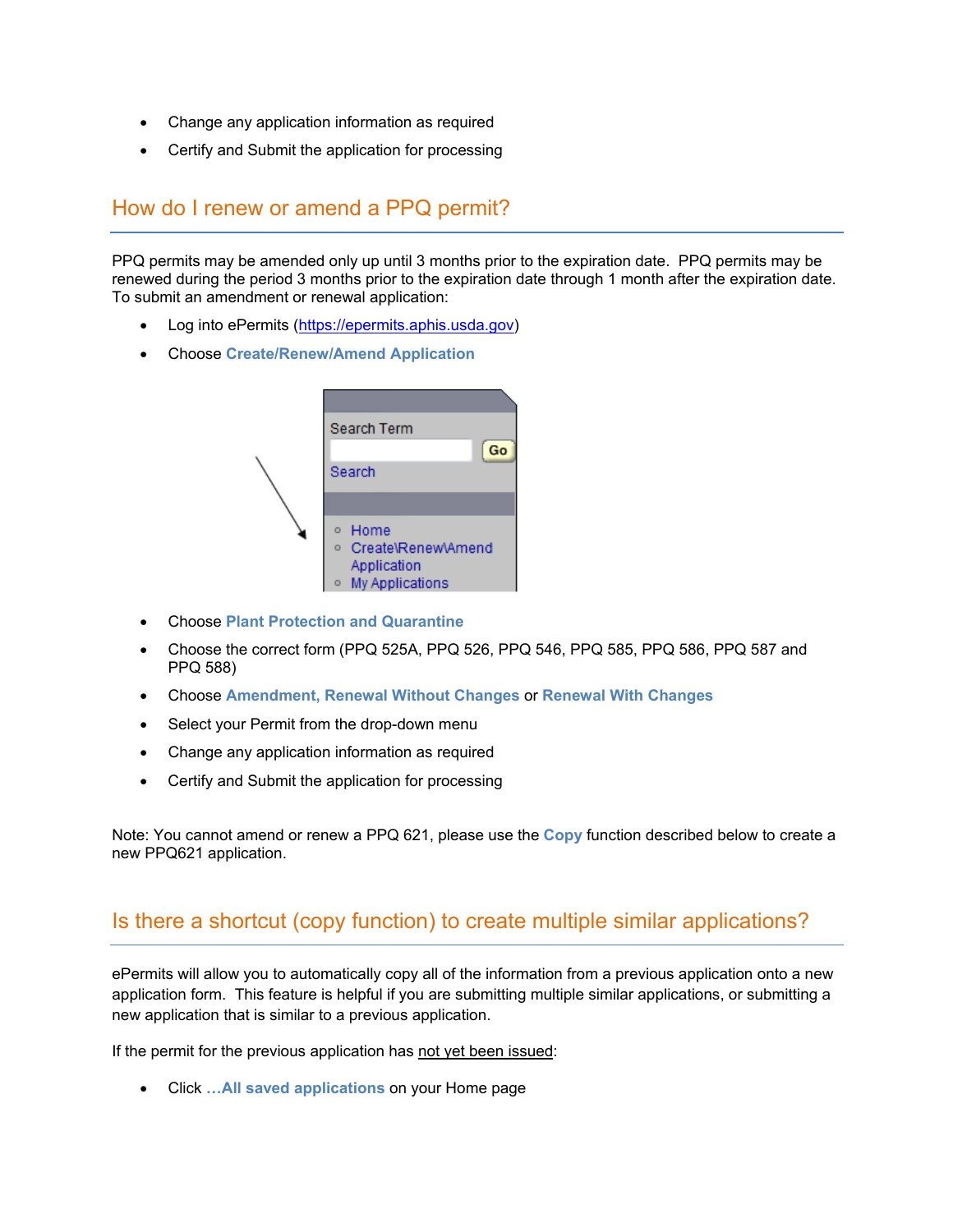- Click the Copy icon ( $\boxed{\Box}$ ) for the appropriate application
- ePermits will create a new application that contains all of the information from the previous application
- Change any information as required, and submit the new application for processing

If the permit for the previous application has been issued:

- Click …**All saved permits/responses** on your Home page
- Click the Copy icon ( $\boxed{\mathbb{E}}$ ) for the appropriate application
- ePermits will create a new application that contains all of the information from the previous application
- Change any information as required, and submit the new application for processing

# <span id="page-6-0"></span>How do I request that system ownership of a VS 16-3 permit be transferred to my account?

- Log into ePermits [\(https://epermits.aphis.usda.gov\)](https://epermits.aphis.usda.gov/).
- Click **Create/Renew/Amend** Application
- Select **Veterinary Services**
- Choose **VS Form 16-3**

l

֦

- Select the applicable answer and click Continue (Select Agent)
- Type in the **Permit number, Issuance** and **Expiration Dates**
- A message will pop up stating the permit exists in the system but was not submitted by you. Click on the link that asks you to **click here** to email APHIS to request a transfer of ownership
- You will receive a confirmation email when the transfer is complete

## <span id="page-6-1"></span>How do I request that system ownership of a permit other than a VS16-3 be transferred to my account?

Contact [epermitshelp@usda.gov](mailto:epermitshelp@usda.gov) and request that ownership of the application be transferred to you.

## <span id="page-6-2"></span>How do I request labels?

- Login to the ePermits system [\(https://epermits.aphis.usda.gov\)](https://epermits.aphis.usda.gov/)
- Click on **My Shipments/Labels**
- Click **Request link** corresponding to the appropriate permit
- Populate the required fields and click **Submit**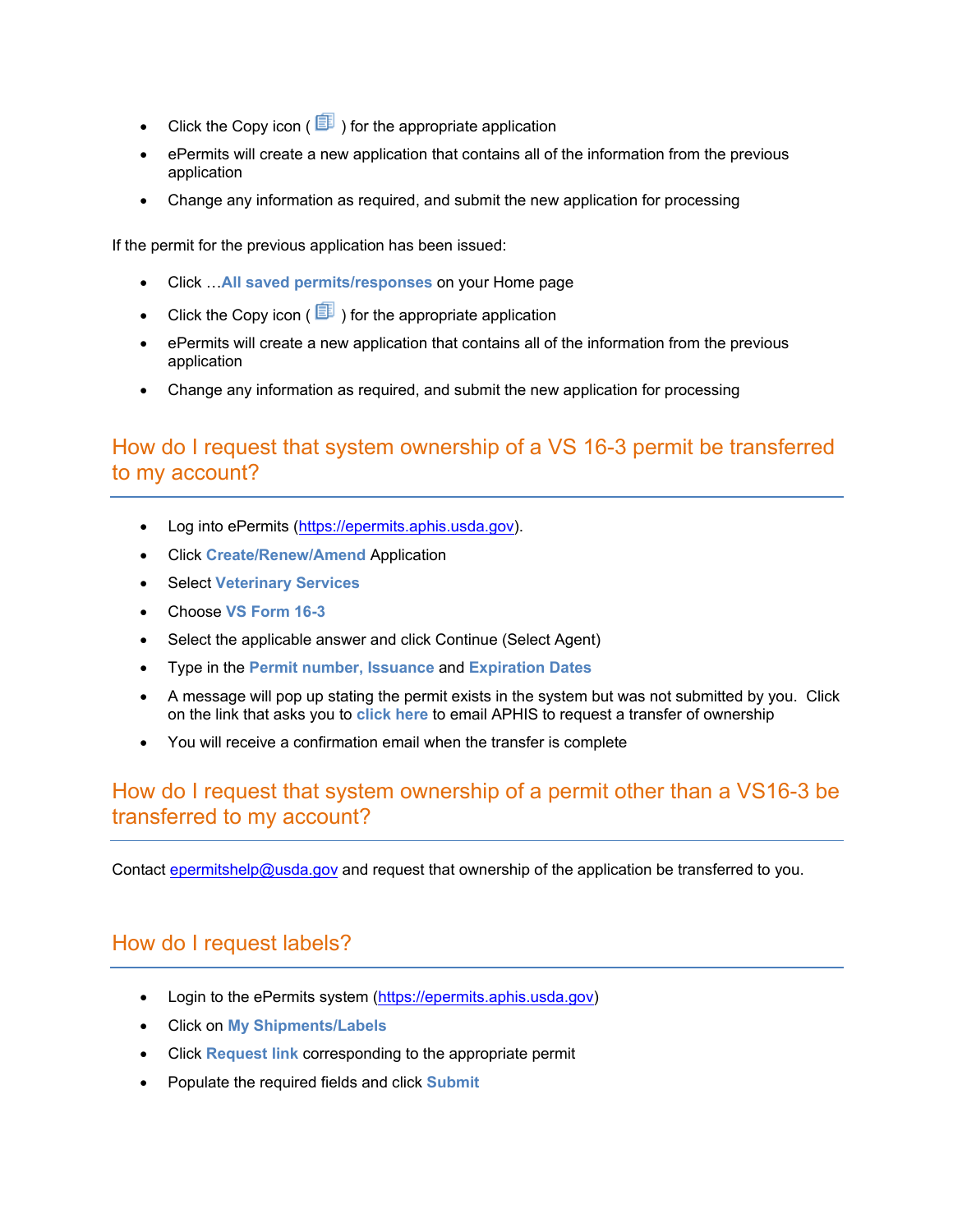## <span id="page-7-0"></span>What is the status of my label request?

**Plants and Plants Products:** Telephone Number: 301-851-2046 or Toll free: 1-877-770-5990 Email: [PlantProducts.Permits@usda.gov](mailto:PlantProducts.Permits@usda.gov)

**Live Plant Pests, Biological Control Agents, Bees, Parasitic Plants, Federal Noxious Weeds, or Soil:** Telephone Number: 301-851-2046 or Toll free: 866-524-5421

Email: [Pest.Permits@usda.gov](mailto:Pest.Permits@usda.gov) 

**Genetically Engineered Organisms:** Telephone Number: 301-851-3930 Email: [biotechquery@usda.gov](mailto:biotechquery@usda.gov)

## <span id="page-7-1"></span>I receive the error message "Internet Explorer has stopped working"

Turn on **Internet Explorer (IE) Compatibility View:**

- Log into ePermits [\(https://epermits.aphis.usda.gov\)](https://epermits.aphis.usda.gov/).
- Select **Tools** in the Internet Explorer Menu Bar (If you don't see a Menu Bar, turn on the Menu Bar by right clicking in an empty space next to your open tab(s))
- Select **Compatibility View.** The page should then refresh and take you into ePermits

## <span id="page-7-2"></span>After I enter my user ID and password I am routed back to the login page again

Turn on **Internet Explorer (IE) Compatibility View:**

l

 $\overline{a}$ 

- Log into ePermits [\(https://epermits.aphis.usda.gov\)](https://epermits.aphis.usda.gov/).
- Select **Tools** in the Internet Explorer Menu Bar (If you don't see a Menu Bar, turn on the Menu Bar by right clicking in an empty space next to your open tab(s))
- Select **Compatibility View.** The page should then refresh and take you into ePermits

## <span id="page-7-3"></span>When I click "Continue", the page refreshes, my data is gone, and I am still on the same page

Turn on **Internet Explorer (IE) Compatibility View:**

- Log into ePermits [\(https://epermits.aphis.usda.gov\)](https://epermits.aphis.usda.gov/).
- Select **Tools** in the Internet Explorer Menu Bar (If you don't see a Menu Bar, turn on the Menu Bar by right clicking in an empty space next to your open tab(s))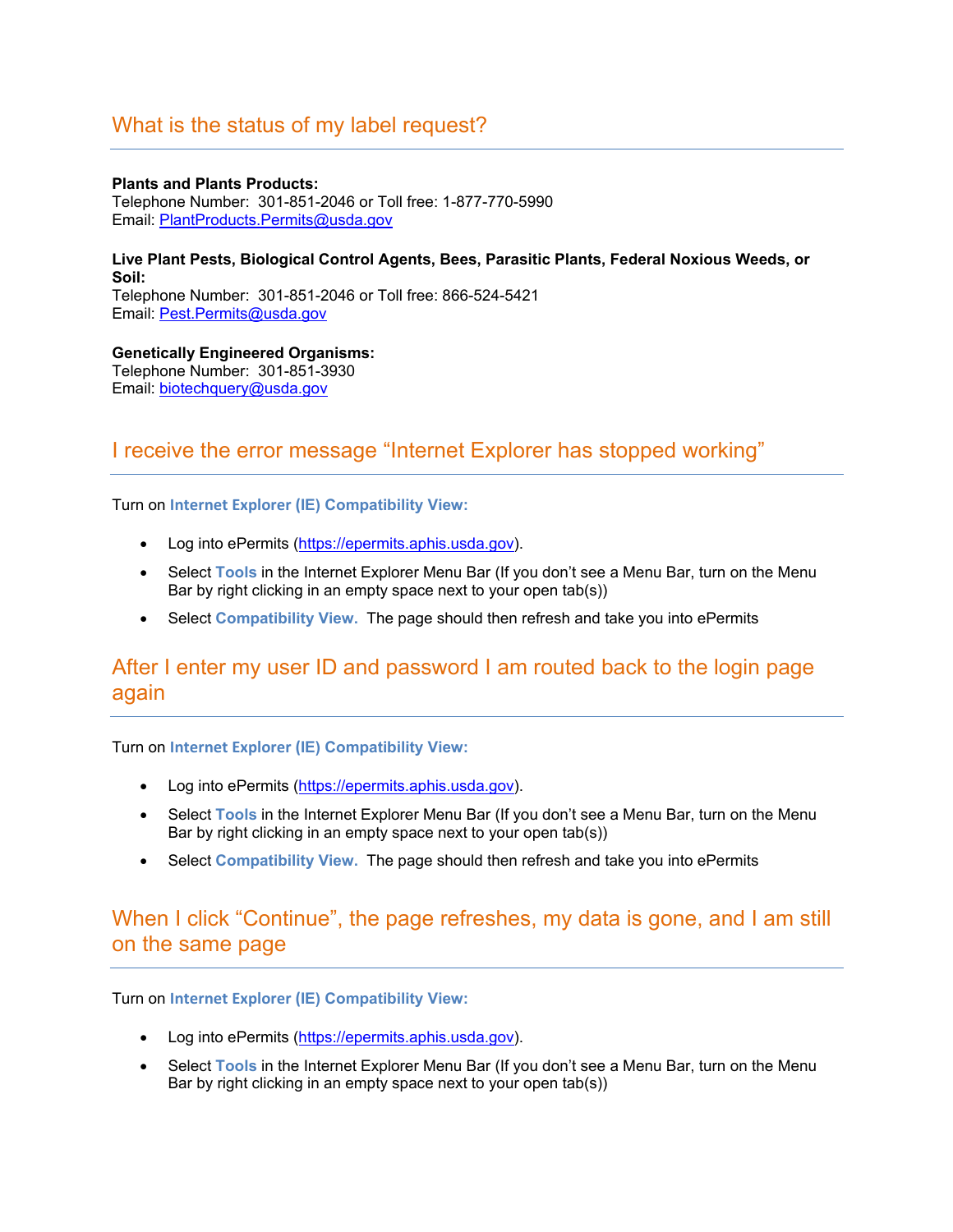• Select **Compatibility View.** The page should then refresh and take you into ePermits

# <span id="page-8-0"></span>I cannot certify and submit my application

- Ensure that all required fields are populated and that an article or product has been entered
- Verify that no special characters  $(8 > # etc.)$  have been entered

# <span id="page-8-1"></span>When I click the link in the email from ePermits, I get an error

- Login to the ePermits system [\(https://epermits.aphis.usda.gov\)](https://epermits.aphis.usda.gov/)
- Click **New Messages** in your Home page in ePermits

# <span id="page-8-2"></span>I am a CBP Inspector and I am unable to search for permits

If you do not have the access you need (you have broker or applicant access), please request the **CBP role** from your supervisor.Provide the following information to your supervisor:

- First and Last Name
- eAuthentication Login ID (User name)
- Port Location

l

֦

l

• User Number (You can find your user number by logging into ePermits, then clicking **My Profile**. Your User Number is in the top right)

Your supervisor will forward your information to the Director of Field Operations Point of Contact (DFO POC). The DFO POC will then forward that request to the HQ POC, who will approve the role request.

# <span id="page-8-3"></span>I get "This page cant be displayed"

If you get the message "This page cant be displayed" when you try to access epermits (before you login), you may need to upgrade your web browser. In order to protect your security, the ePermits system is not accessible with outdated versions of web browsers. Additionally, all browsers must have the TLS1.2 option enabled.

The following browser versions are fully supported:

- Google Chrome version 30 or greater
- Mozilla Firefox version 26 or greater
- Internet Explorer 11
- Edge
- Opera version 17 or greater
- Safari Version 7 or greater